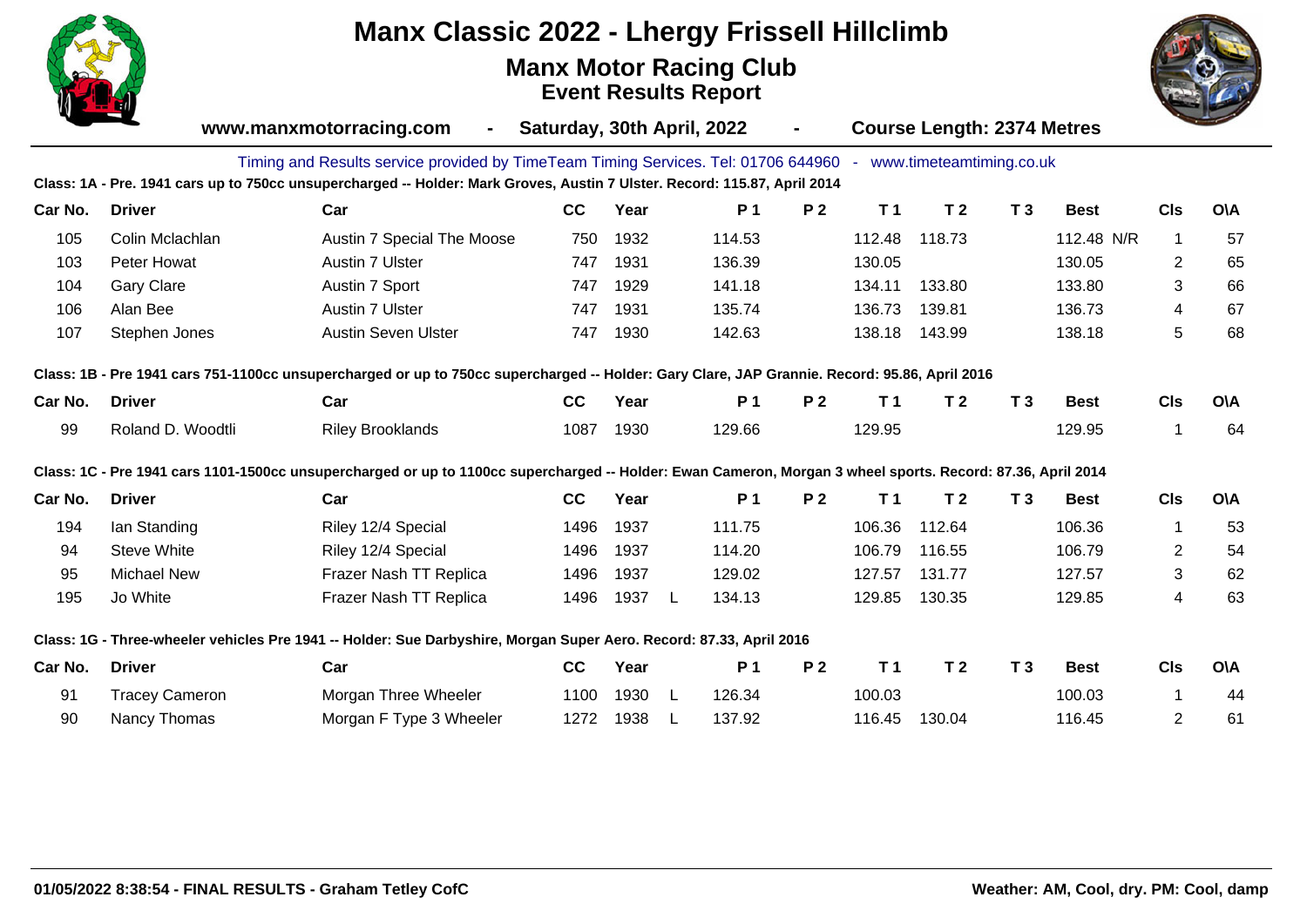|         |                            | Class: 2A - Pre 1968 classic cars up to 1500cc -- Holder: Dave Musgrove, Morris Mini Mk2. Record: 81.67, April 2011        |      |      |   |                |                |                |                |                |             |                |            |
|---------|----------------------------|----------------------------------------------------------------------------------------------------------------------------|------|------|---|----------------|----------------|----------------|----------------|----------------|-------------|----------------|------------|
| Car No. | <b>Driver</b>              | Car                                                                                                                        | cc   | Year |   | P <sub>1</sub> | P <sub>2</sub> | T <sub>1</sub> | T <sub>2</sub> | T <sub>3</sub> | <b>Best</b> | <b>CIs</b>     | <b>O\A</b> |
| 87      | Dave Musgrove              | Morris Mini                                                                                                                | 1430 | 1968 |   | 85.19          |                | 83.81          | 90.91          |                | 83.81       | $\mathbf{1}$   | 17         |
| 86      | James Mylchreest           | Austin Mini Cooper S                                                                                                       | 1293 | 1967 |   | 92.19          |                | 91.72          | 96.90          |                | 91.72       | $\overline{2}$ | 33         |
|         |                            | Class: 2B - Pre 1968 classic cars over 1501cc up to 2000cc -- Holder: James Mylchreest, MG B Record: 88.31, April 2013     |      |      |   |                |                |                |                |                |             |                |            |
| Car No. | <b>Driver</b>              | Car                                                                                                                        | cc   | Year |   | P 1            | P <sub>2</sub> | T <sub>1</sub> | T <sub>2</sub> | T <sub>3</sub> | <b>Best</b> | <b>CIs</b>     | <b>OVA</b> |
| 81      | <b>Tim Greenhill</b>       | MG <sub>B</sub>                                                                                                            | 1840 | 1963 |   | 92.15          |                | 85.80          |                |                | 85.80 N/R   | $\mathbf{1}$   | 22         |
| 80      | David Mylchreest           | MG <sub>B</sub>                                                                                                            | 1840 | 1963 |   | 91.21          |                | 90.28          | 96.67          |                | 90.28       | $\overline{2}$ | 32         |
| 82      | Tim Crighton               | Frazer Nash Le Mans Replica                                                                                                | 1971 | 1951 |   | 97.72          |                | 92.91          | 104.58         |                | 92.91       | 3              | 34         |
| 83      | <b>Michael Crutchley</b>   | Alfa Romeo Giulia 1300                                                                                                     | 1600 | 1965 |   | 107.83         |                | 105.13         | 114.83         |                | 105.13      | $\overline{4}$ | 51         |
|         |                            | Class: 2C - Pre 1968 classic cars over 2001cc up 3000cc -- Holder: Robert Barnard, Triumph TR 4. Record: 87.14, April 2018 |      |      |   |                |                |                |                |                |             |                |            |
| Car No. | <b>Driver</b>              | Car                                                                                                                        | cc   | Year |   | P 1            | <b>P2</b>      | T <sub>1</sub> | T <sub>2</sub> | T <sub>3</sub> | <b>Best</b> | <b>CIs</b>     | <b>OVA</b> |
| 76      | <b>Robert Barnard</b>      | Triumph TR4                                                                                                                | 2300 | 1962 |   | 89.74          |                | 89.89          |                |                | 89.89       | $\mathbf{1}$   | 30         |
| 75      | <b>Tim Parker</b>          | Aston Martin DB Mk III                                                                                                     | 2922 | 1958 |   | 111.21         |                | 100.02         | 110.97         |                | 100.02      | $\overline{c}$ | 43         |
| 54      | Tim George                 | MG C                                                                                                                       | 3000 | 1968 |   | 106.00         |                | 102.04         |                |                | 102.04      | 3              | 46         |
| 77      | Samantha Browne            | Triumph TR4                                                                                                                | 2138 | 1964 | L | 107.86         |                | 102.09         |                |                | 102.09      | $\overline{4}$ | 47         |
| 175     | <b>Andrew Howe--Davies</b> | Aston Martin DB MK III                                                                                                     | 2592 | 1958 |   | 107.68         |                | 105.00         | 117.02         |                | 105.00      | 5              | 50         |
|         |                            | Class: 3A - Pre 1981 classic cars up to 1500cc -- Holder: Tony Mitchell, Austin Mini Cooper S. Record: 84.85, April 2018   |      |      |   |                |                |                |                |                |             |                |            |
| Car No. | <b>Driver</b>              | Car                                                                                                                        | cc   | Year |   | P 1            | P <sub>2</sub> | T <sub>1</sub> | T <sub>2</sub> | T <sub>3</sub> | <b>Best</b> | <b>CIs</b>     | <b>OVA</b> |
| 65      | <b>Tony Mitchell</b>       | Morris Mini Cooper S                                                                                                       | 1299 | 1970 |   | 87.20          |                | 85.48          | 95.52          |                | 85.48       | $\mathbf{1}$   | 21         |
| 67      | <b>Richard Derrick</b>     | Morris 1275 GT                                                                                                             | 1380 | 1971 |   | 90.93          |                | 87.57          | 95.10          |                | 87.57       | $\overline{2}$ | 27         |
| 68      | <b>Graham Leece</b>        | Morris Mini                                                                                                                | 1380 | 1970 |   | 93.86          |                | 94.06          | 99.55          |                | 94.06       | 3              | 37         |
| 66      | Mark Whiteley              | Austin Morris Mini Clubman Gt                                                                                              | 1380 | 1979 |   | 100.08         |                | 96.61          | 100.33         |                | 96.61       | 4              | 39         |
| 69      | <b>Nigel Walton</b>        | <b>Triumph Spitfire</b>                                                                                                    | 1500 | 1977 |   | 104.16         |                | 102.34         | 110.48         |                | 102.34      | 5              | 48         |
| 64      | Mark Barton                | Austin Mini Cooper S                                                                                                       | 1275 | 1967 |   | 111.38         |                | 115.56         |                |                | 115.56      | 6              | 59         |
| 164     | Hugo Holder                | <b>BMC Mini</b>                                                                                                            | 1275 | 1980 |   | 109.02         |                | 115.75         |                |                | 115.75      | $\overline{7}$ | 60         |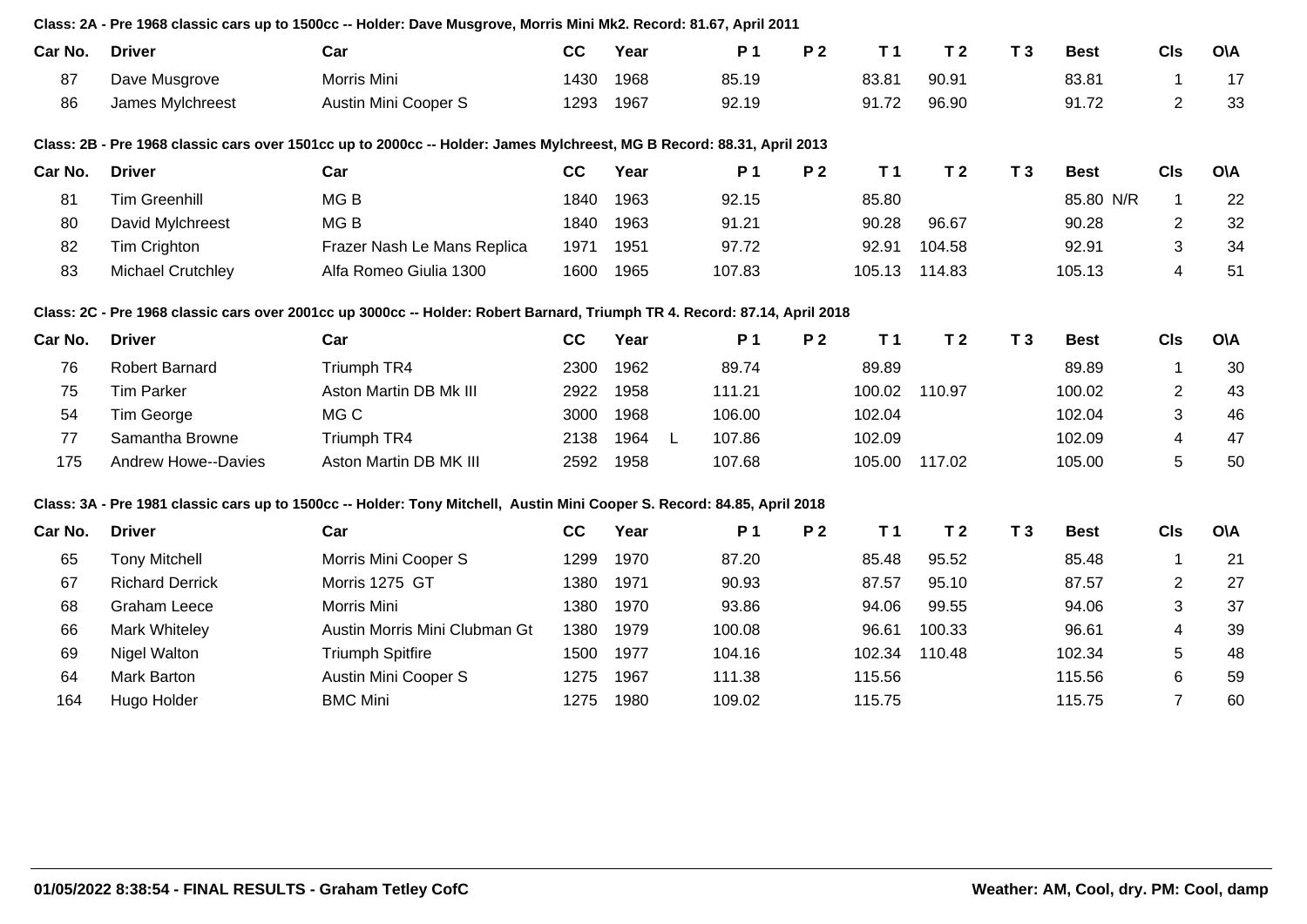|         |                     | Class: 3B - Pre 1981 classic cars over 1501cc up to 2000cc -- Holder: Connor Corkill, Ford Escort RS1800. Record: 74.32, April 2013 |      |      |           |                |                |                |                |             |                |                |
|---------|---------------------|-------------------------------------------------------------------------------------------------------------------------------------|------|------|-----------|----------------|----------------|----------------|----------------|-------------|----------------|----------------|
| Car No. | <b>Driver</b>       | Car                                                                                                                                 | cc   | Year | <b>P1</b> | P <sub>2</sub> | T <sub>1</sub> | T <sub>2</sub> | T <sub>3</sub> | <b>Best</b> | <b>CIs</b>     | <b>O\A</b>     |
| 60      | Jeffrey King        | Ford Escort Mk1                                                                                                                     | 1994 | 1974 | 82.41     |                | 81.25          | 95.97          |                | 81.25       | $\mathbf{1}$   | 12             |
| 58      | Simon Durling       | Renault Alpine A110                                                                                                                 | 1796 | 1971 | 95.88     |                | 96.29          | 118.43         |                | 96.29       | 2              | 38             |
| 62      | Jago Keen           | Lancia Fulvia 1600 HF                                                                                                               | 1584 | 1968 | 101.33    |                | 97.11          | 107.74         |                | 97.11       | 3              | 41             |
| 59      | Keith Dobinson      | Ford Escort Mk1 RS 2000                                                                                                             | 1993 | 1975 | 110.38    |                | 110.56         | 123.30         |                | 110.56      | 4              | 55             |
| 61      | Donald Skelton      | <b>Ford Escort Mexico</b>                                                                                                           | 2000 | 1976 | 98.57     |                | <b>DNF</b>     | 113.76         |                | 113.76      | 5              | 58             |
|         |                     | Class: 3C - Pre 1981 classic cars over 2001cc up to 3000cc -- Holder: Martyn Ellis, Talbot Sunbeam Lotus. Record: 78.52, April 2018 |      |      |           |                |                |                |                |             |                |                |
| Car No. | <b>Driver</b>       | Car                                                                                                                                 | cc   | Year | P 1       | <b>P2</b>      | T <sub>1</sub> | T <sub>2</sub> | T <sub>3</sub> | <b>Best</b> | <b>CIs</b>     | <b>O\A</b>     |
| 53      | <b>Nick Smith</b>   | Triumph TR6                                                                                                                         | 2600 | 1970 | 87.00     |                | 87.24          |                |                | 87.24       | $\mathbf{1}$   | 26             |
| 52      | Roger McEwen        | Triumph TR6 PI                                                                                                                      | 2598 | 1973 | 109.34    |                | 105.37         |                |                | 105.37      | $\overline{2}$ | 52             |
|         |                     | Class: 3D - Pre 1981 classic cars over 3001cc -- Holder: David Rushton, Morgan Plus 8. Record: 77.34, April 2016                    |      |      |           |                |                |                |                |             |                |                |
| Car No. | <b>Driver</b>       | Car                                                                                                                                 | cc   | Year | <b>P1</b> | P <sub>2</sub> | T <sub>1</sub> | T <sub>2</sub> | T <sub>3</sub> | <b>Best</b> | <b>CIs</b>     | <b>O\A</b>     |
| 45      | Charles Morgan      | Morgan Plus 8                                                                                                                       | 4500 | 1968 | 84.46     |                | 83.37          | 92.10          |                | 83.37       | $\mathbf{1}$   | 15             |
| 42      | Jim Giddings        | Triumph TR 8                                                                                                                        | 4800 | 1979 | 87.07     |                | 86.35          | 112.51         |                | 86.35       | $\overline{2}$ | 23             |
| 46      | John Gadbury        | Jensen Interceptor                                                                                                                  | 7212 | 1970 | 86.54     |                | 86.99          | 100.94         |                | 86.99       | $\mathbf{3}$   | 24             |
| 44      | Keith Redhead       | Triumph TR7 V8                                                                                                                      | 3500 | 1980 | 101.29    |                | 102.73         |                |                | 102.73      | $\overline{4}$ | 49             |
|         |                     | Class: 6A - Post 1981 road saloon and sports cars up to 2000cc -- Holder: Sam Beevers, Peugeot S1600. Record: 77.01, April 2013     |      |      |           |                |                |                |                |             |                |                |
| Car No. | <b>Driver</b>       | Car                                                                                                                                 | cc   | Year | <b>P1</b> | P <sub>2</sub> | T <sub>1</sub> | T <sub>2</sub> | T <sub>3</sub> | <b>Best</b> | <b>CIs</b>     | <b>O\A</b>     |
| 37      | Kim Adams           | <b>Lotus Elise</b>                                                                                                                  | 1800 | 1999 | 79.99     |                | 77.81          | 99.73          |                | 77.81       | $\mathbf{1}$   | $\overline{7}$ |
| 34      | <b>Paul Skinner</b> | Nissan Micra                                                                                                                        | 1348 | 1999 | 84.30     |                | 83.44          | 94.69          |                | 83.44       | $\overline{2}$ | 16             |
| 38      | Dave Corlett        | Opel Manta 400                                                                                                                      | 1997 | 1988 | 86.95     |                | 85.29          | 99.70          |                | 85.29       | 3              | 19             |
| 137     | John Yates          | <b>Lotus Elise</b>                                                                                                                  | 1800 | 1999 | 89.56     |                | 87.15          |                |                | 87.15       | 4              | 25             |
| 31      | Alan Hisscott       | <b>British Leyand Mini</b>                                                                                                          | 1275 | 2019 | 118.39    |                | 112.42         | 129.52         |                | 112.42      | 5              | 56             |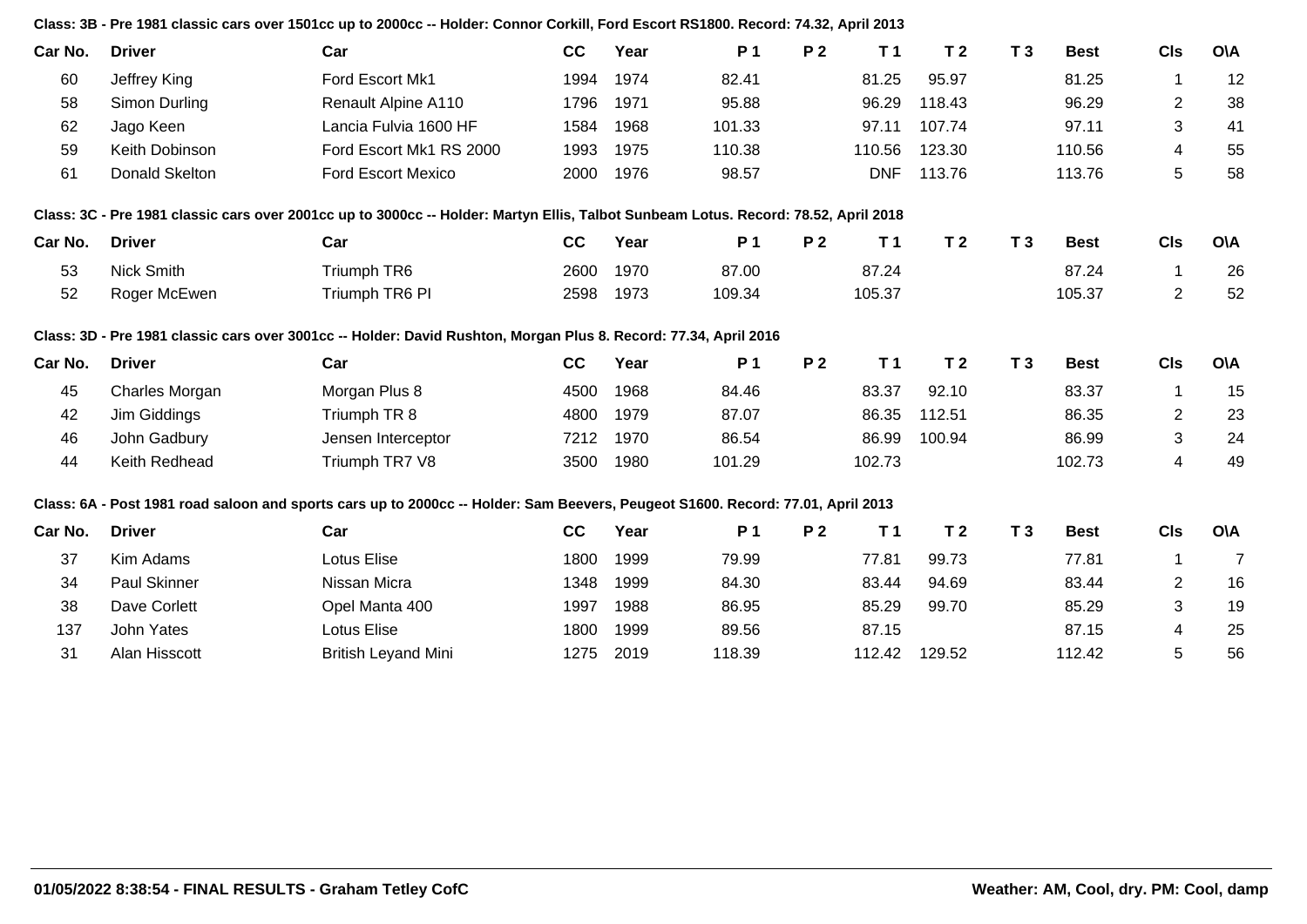| Car No. | <b>Driver</b>         | Car                                                                                                                            | cc    | Year        | P 1    | P <sub>2</sub> | T <sub>1</sub> | T <sub>2</sub> | T <sub>3</sub> | <b>Best</b> | <b>CIs</b>       | <b>OVA</b>               |
|---------|-----------------------|--------------------------------------------------------------------------------------------------------------------------------|-------|-------------|--------|----------------|----------------|----------------|----------------|-------------|------------------|--------------------------|
| 21      | Sam Beevers           | Mitsubishi EVO 6 RS                                                                                                            | 1998T | 1999        | 74.56  |                | 73.04          |                |                | 73.04       | $\mathbf{1}$     | $\overline{c}$           |
| 27      | Robbie Birrell        | Lotus Exige V6 Cup                                                                                                             | 3500S | 2014        | 78.03  |                | 75.30          | 96.47          |                | 75.30       | $\boldsymbol{2}$ | $\overline{\mathcal{A}}$ |
| 35      | <b>Steven Peel</b>    | <b>Toyota GR Yaris</b>                                                                                                         | 1598T | 2021        | 79.50  |                | 77.02          | 91.45          |                | 77.02       | 3                | 5                        |
| 30      | Rob Hill              | Ford Focus RS                                                                                                                  | 2261T | 2016        | 80.05  |                | 78.06          | 85.83          |                | 78.06       | 4                | 8                        |
| 122     | <b>Geraint Meek</b>   | Subaru Impreza WRX                                                                                                             | 2495T | 2004        | 82.42  |                | 78.43          | 84.89          |                | 78.43       | 5                | $\boldsymbol{9}$         |
| 22      | <b>Andrew Meeke</b>   | Subaru Impreza WRX                                                                                                             | 2495T | 2004        | 84.62  |                | 81.83          | 91.31          |                | 81.83       | 6                | 13                       |
| 29      | <b>Stewart Rich</b>   | Porsche Boxster                                                                                                                | 3200  | 2003        | 90.86  |                | 87.66          | 103.85         |                | 87.66       | $\overline{7}$   | 28                       |
| 24      | Chris Hudson          | Porsche Boxster                                                                                                                | 3200  | 2002        | 90.83  |                | 88.81          | 113.51         |                | 88.81       | 8                | 29                       |
| 32      | <b>Tom Purves</b>     | Morgan Roadster                                                                                                                | 2997  | 2005        | 90.93  |                | 90.19          | 115.83         |                | 90.19       | 9                | 31                       |
| 36      | <b>Steven Beevers</b> | Ford Fiesta ST                                                                                                                 | 1596T | 2014        | 95.88  |                | 97.24          |                |                | 97.24       | 10               | 42                       |
| 96      | <b>Andrew Cawley</b>  | <b>BMW 3000 CI</b>                                                                                                             | 2979  | $\mathbf 0$ | 100.54 |                | 100.22         | 128.05         |                | 100.22      | 11               | 45                       |
|         |                       | Class: 7C - Post 1981 sports libre and kit cars up to 2000cc -- Holder: Steve Thompson, Dax Rush MC. Record: 73.13, April 2012 |       |             |        |                |                |                |                |             |                  |                          |
| Car No. | <b>Driver</b>         | Car                                                                                                                            | cc    | Year        | P 1    | P <sub>2</sub> | T <sub>1</sub> | T <sub>2</sub> | T <sub>3</sub> | <b>Best</b> | <b>CIs</b>       | <b>OVA</b>               |
| 18      | Jim Sugden            | <b>GTM Libra</b>                                                                                                               | 1800  | 2001        | 94.32  |                | 96.82          | 114.48         |                | 96.82       | 1                | 40                       |
|         |                       | Class: 7D - Post 1981 sports libre and kit cars 2001cc and over -- Holder: Mike Manning, Ford Puma. Record: 68.43, April 2013  |       |             |        |                |                |                |                |             |                  |                          |
| Car No. | <b>Driver</b>         | Car                                                                                                                            | cc    | Year        | P 1    | <b>P2</b>      | T <sub>1</sub> | T <sub>2</sub> | T <sub>3</sub> | <b>Best</b> | <b>CIs</b>       | <b>O\A</b>               |
| 117     | John Pick             | AMS Murtaya                                                                                                                    | 1993T | 2011        | 81.27  |                | 82.45          | 84.55          |                | 82.45       | $\mathbf 1$      | 14                       |
| 17      | <b>Mark Lawrence</b>  | AMS Murtaya                                                                                                                    | 1993T | 2011        | 87.67  |                | 84.21          | 91.91          |                | 84.21       | $\overline{2}$   | 18                       |
| 16      | Dave Maxted           | <b>BMW E 36</b>                                                                                                                | 2996  | 1995        | 95.68  |                | 94.03          | 114.50         |                | 94.03       | 3                | 36                       |
|         |                       | Class: 9C - Racing cars manufactured up to 31 December 1972 -- Holder: Andrew Smith Cooper T43. Record: 77.99, April 2015      |       |             |        |                |                |                |                |             |                  |                          |
| Car No. | <b>Driver</b>         | Car                                                                                                                            | cc    | Year        | P 1    | P <sub>2</sub> | T <sub>1</sub> | T <sub>2</sub> | T <sub>3</sub> | <b>Best</b> | <b>CIs</b>       | <b>OVA</b>               |
| 11      | Ewan Cameron          | Harrier F5000                                                                                                                  | 5000  | 1969        | 77.30  |                | 72.72          | 84.09          |                | 72.72 N/R   | $\mathbf{1}$     | $\overline{1}$           |
| 13      | Dave Roberts          | McLaren M18                                                                                                                    | 5000  | 1970        | 101.40 |                | 93.00          | 110.69         |                | 93.00       | $\overline{2}$   | 35                       |

**Class: 6B - Post 1981 road saloon and sports cars 2001cc and over-- Holder: Steven Peel, Misubishi Evo 6. Record: 70.78, April 2016**